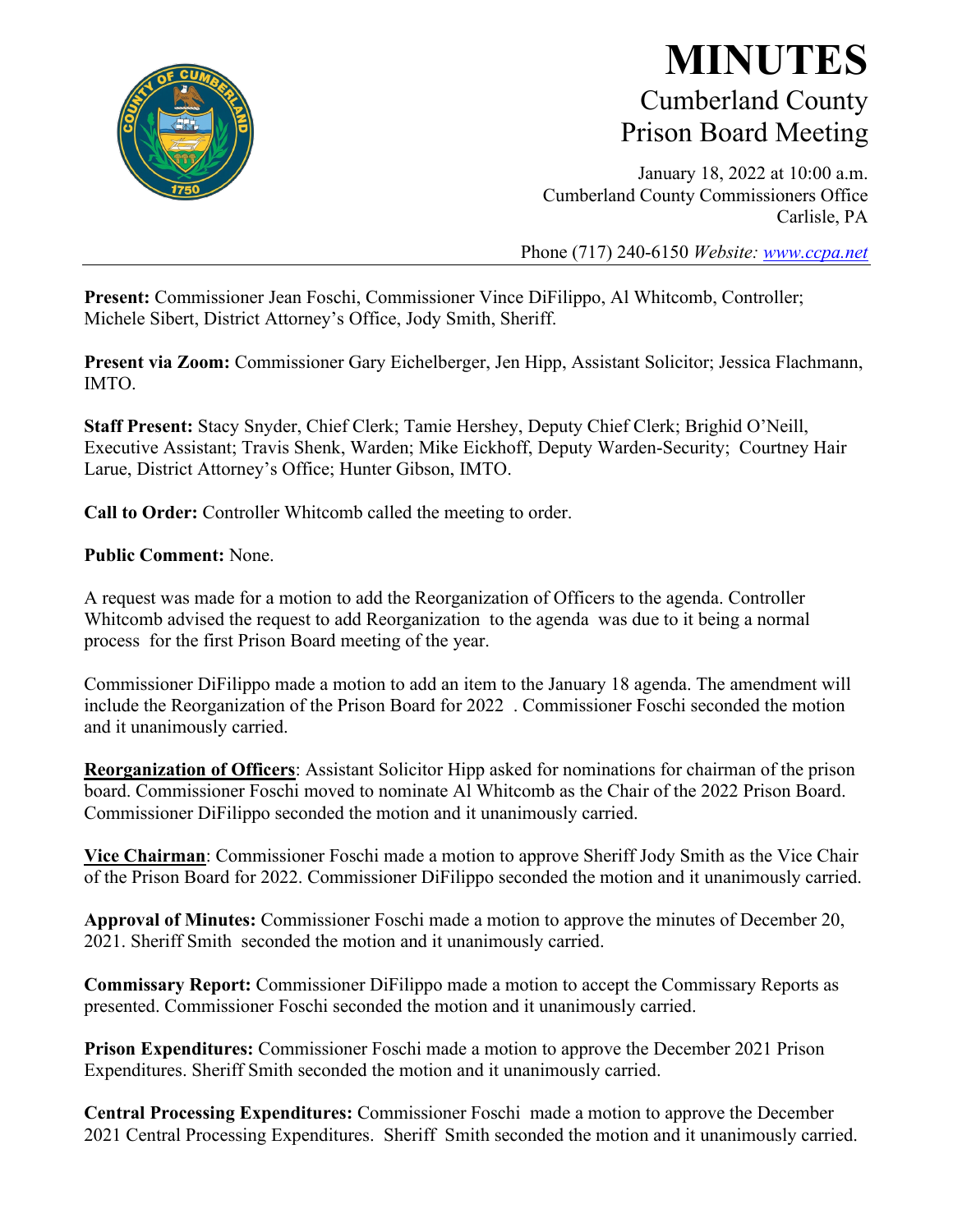# **Warden's Report:** Warden Shenk presented the December 2021 report:

Population Report:

- Average daily prison population for the month of December was 305 with 300 being in house.
- Current population is 322 with 313 being in-house.
- There are currently 255 males and 58 females.

#### Work Release Report:

- 18 inmates were enrolled in the Work Release Program.
- 0 inmates were removed from the Work Release Program for disciplinary reasons.

#### Trusty Report:

- 9 inmates were enrolled in the Inmate Worker Program.
- 2 inmates were enrolled in the Outmate Trusty Program.
- There were two work crew projects for the month of December.

# Earned Time Report:

- 5 inmates were screened and placed, 0 were removed for non-compliance with the agreement, and 6 were released
- 253 bed days were saved.

#### Treatment Plan Report:

• 76 inmates were screened and placed on treatment programs.

#### Inmate Education Report:

- 0 inmates earned their GED in December.
- 1 inmate earned his high school diploma through ACT 30.

# Risk Assessment Report:

• There were 50 Risk Assessments completed in the month of December.

#### Extraordinary Occurrences Report:

• There were  $\underline{0}$  extraordinary occurrences with  $\underline{0}$  uses of force with no injuries to inmates or staff.

# Holding for other Jurisdictions:

• They are currently holding 1 male and 9 females for Perry County Prison, 5 males for the US Marshal Service, and 3 males for the Federal Bureau Prisons.

Commissioner DiFilippo made a motion to accept the Warden's Report. Commissioner Foschi seconded the motion and it unanimously carried.

**Covid Numbers:** Warden Shenk reported 14 inmates had tested positive with Covid and 7prison staff members. 13 Vaccinations were provided to inmates and staff.

# **Executive Session to Discuss Security and Personnel Issues:**

Commissioner DiFilippo made a motion to go into executive session. Sheriff Smith seconded the motion and it unanimously carried.

The meeting reconvened at 10:11 a.m.